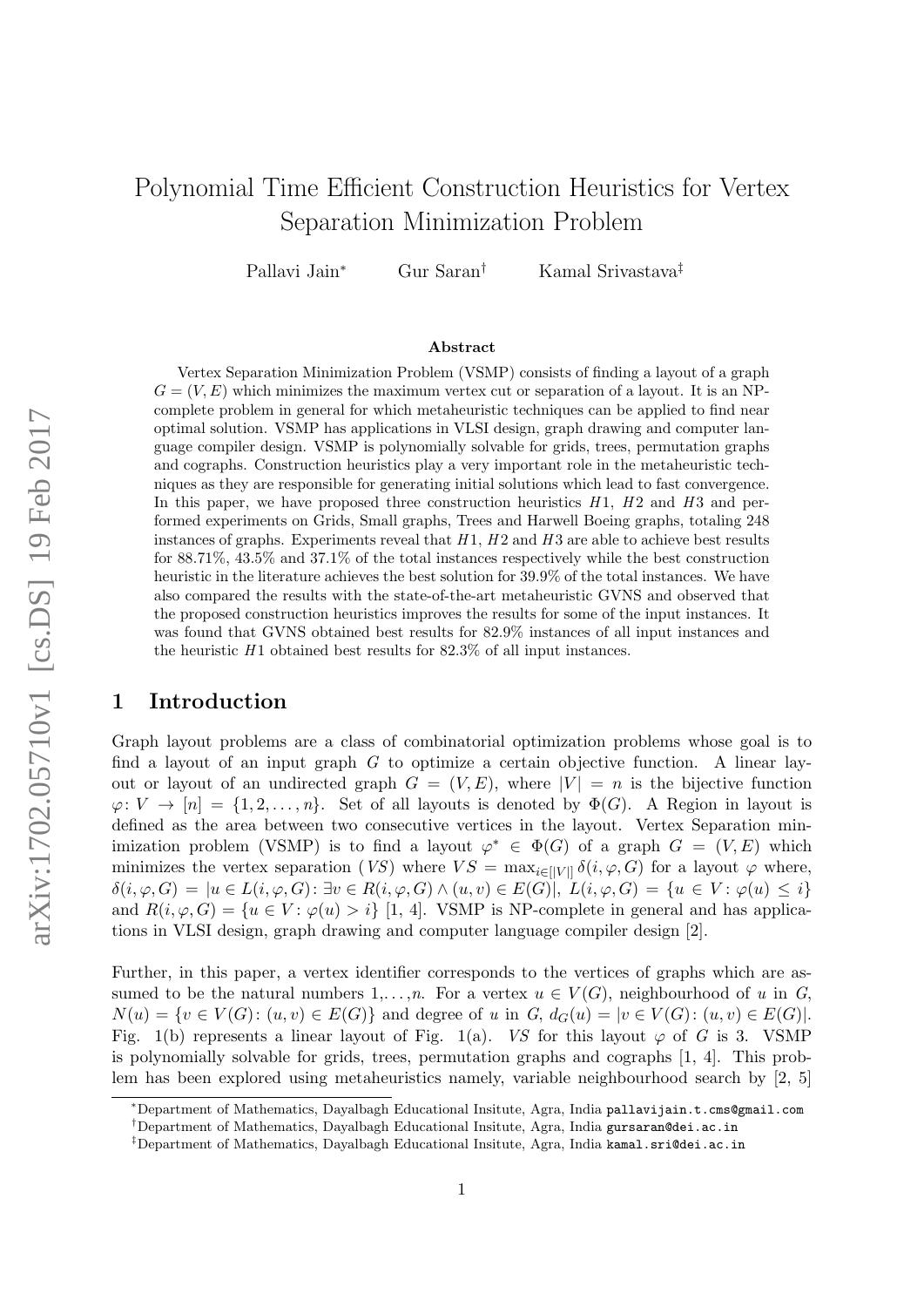

Figure 1: (a) A graph and (b) layout  $\varphi = (2, 4, 3, 5, 1)$ 

in which they have proposed construction heuristics to generate an initial solution. Noberto et al. [3] highlight the importance of construction heuristics in metaheuristics. They have proposed eight construction heuristics and have compared all the construction heuristics. In this paper, we have proposed three construction heuristics  $H_1$ ,  $H_2$ ,  $H_3$ . An experiment has been performed to compare all the construction heuristics on the test instances of Grids, Small graphs, Trees and Harwell Boeing graphs, totaling 248 instances of graphs. Experiments reveal that H<sub>1</sub>, H<sub>2</sub> and H<sub>3</sub> are able to achieve best results for  $87.9\%$ ,  $43.5\%$  and  $37.1\%$  of the total instances respectively, while the best construction heuristic in the literature achieves the best solution for 39.9% of the total instances. We have also compared the results of  $H1$  with the state-of-the-art metaheuristic general variable neighbourhood search (GVNS) [5] and observed that the proposed construction heuristics improves the results for some of the input instances. It was also observed that GVNS obtains best results for 82.9% instances of all input instances while the heuristic  $H_1$  obtained best results for 82.3% instances of all input instances. Further, in this paper Section 2 presents the construction heuristics proposed in this paper followed by computational experiments to show the efficiency of heuristics in Section 3.

# 2 Construction Heuristics

In this section, three construction heuristics have been proposed. These heuristics construct a layout by iteratively adding vertices to an initially empty layout. In each iteration, heuristic  $H_1$  tries to place a vertex u in the partial layout which minimizes its contribution as well as the contribution of vertices which are already placed in the partial layout. Motivation behind  $H2$  and  $H3$  is that if adjacent vertices are closely placed then they contribute to fewer regions. Further, in order to minimize the number of regions to which a vertex contributes, vertices of smaller degree are placed first in the partial layout. In the following sections, we describe the three construction heuristics which are essentially greedy methods.

## 2.1 Heuristic  $H1$

This procedure is outlined in Algorithm 1. Let layout be the (partial) layout under construction. The set *unvisited* is the set of vertices of graph G which are not in *layout*.

The time complexity of  $H1$  is  $O(n^2 \cdot \Delta(G))$ .

## 2.2 Heuristic  $H2$

Algorithm 2 presents heuristic H2. Time complexity of Heuristic H2 is  $O(n^2 \cdot \log n)$ .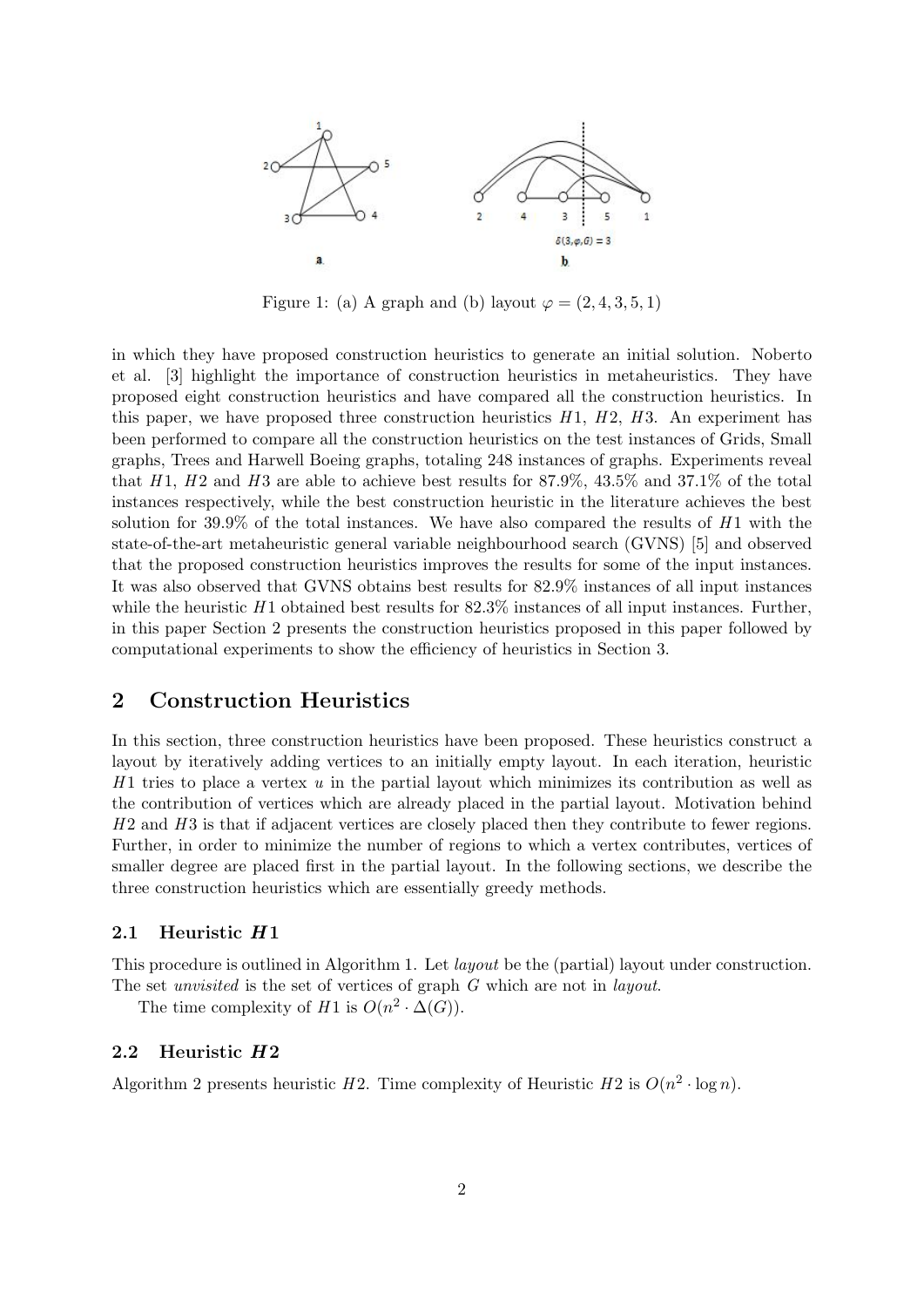Step 1: unvisited =  $\{1, \ldots, n\}$ **Step 2:** Select a vertex  $v \in unvisited$  such that  $d_G(v)$  is least Step 3: layout =  $(v)$ **Step 4:** unvisited = unvisited  $\{v\}$ Step 5: while  $|lagout| \neq n$ Step 6:  $S = \{v \in layout: v \text{ is adjacent to least number of vertices in *unvisited}\}\*$ Step 7:  $P = \{w \in unvisited: w \text{ is adjacent to largest number of vertices in } S\}$ Step 8:  $Q = \{u \in P : u \text{ is adjacent to least number of vertices in *unvisited}\}\*$ Step 9: Select  $v \in Q$  randomly Step 10:  $layout = (layout, v)$ **Step 11:** unvisited = unvisited  $\{v\}$ Step 12: endwhile

Figure 2: Algorithm1: Heuristic H 1

## 2.3 Heuristic H3

This Heuristic is similar to  $H2$ , but as opposed to the selection in Step 9 of Heuristic  $H2$ , preference is given to a vertex v in the partially constructed layout with least  $\varphi(v)$ . Time complexity of  $H3$  is same as  $H2$ .

# 3 Computational Experiments

In this section we present the computational experiments that were performed to test the effectiveness of the proposed construction heuristics. The code was implemented in Matlab 7.0 and all the experiments were conducted on an Intel i3 based system with 4 GB RAM. The experiment to compare the construction heuristics was performed on the four sets of instances previously used for this problem [3]. The test set includes Small, Harwell-Boeing (HB) graphs, Grids and Trees. Since GVNS was tested on Harwell-Boeing (HB) graphs, Grids and Trees in the literature, therefore, construction heuristic  $H1$  and GVNS are compared on these instances only. The order of graph ranges from 9 to 2916. For each heuristic  $H1$ ,  $H2$  and  $H3$ , 30 runs were carried out and the best value of vertex separation was recorded.

### 3.1 Comparison between Construction Heuristics

In this section the proposed construction heuristics are compared with those available in the literature. Random represents randomly generated solution.  $C1$  and  $C2$  are the construction heuristics proposed in [2] and  $HA1$ ,  $HA2$ ,  $HA3$ ,  $HA4$ ,  $HN1$ ,  $HN2$ ,  $HN3$  and  $HN4$  have been proposed in [3]. Heuristics  $H1$ ,  $H2$  and  $H3$  have been presented in this paper. Table 1 presents the average vertex separation for different construction heuristics. The average vertex separation over all the instances are given in the last column  $'Average'$ . Results show that  $H1$  outperforms all the heuristics. Table 2 presents number of best solution achieved using each heuristic. In the table, the last column 'Sum' represents the total number of instances for which heuristic achieves the best value. Number in bold indicates that the value is best in that column. Heuristic  $H1$ achieves best result for 220 instances out of 248 instances which is equal to 88.71% of the total instances. Similarly,  $H2$  and  $H3$  achieve best results for 43.55% and 37.1% instances of total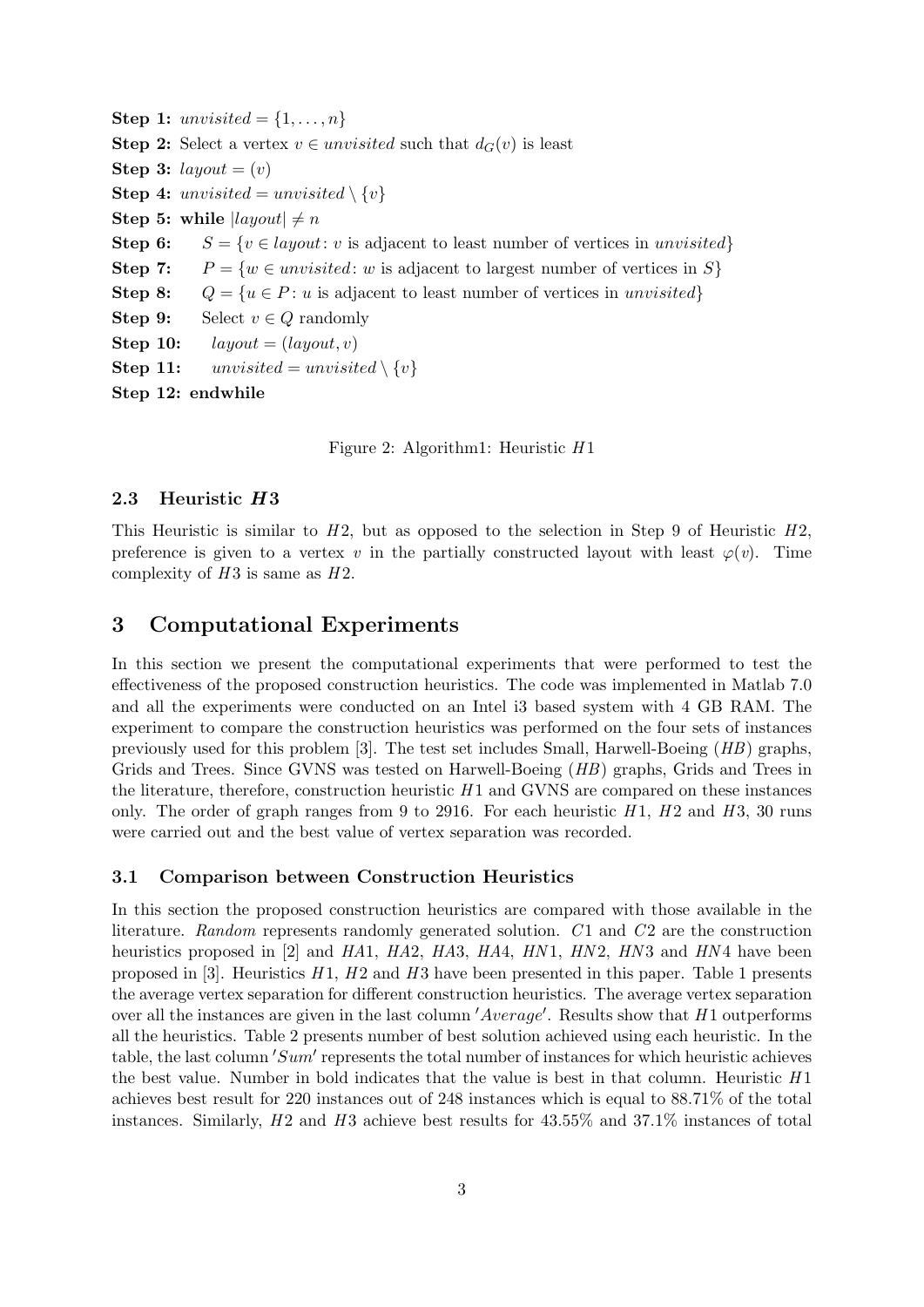**Step 1:**  $u =$  minimium degree vertex of a graph G Step 2: unvisited =  $V \setminus \{u\}$ Step 3: layout =  $(u)$ **Step 4:**  $S = sort N(u)$  in ascending order of the degrees Step 5:  $layout = (layout, S)$ **Step 6:** unvisited = unvisited  $\setminus S$ Step 7: while  $|layout| \neq |V(G)|$ Step 8: degree = {degree<sub>w</sub> =  $|N(w) \setminus layout|$ :  $w \in V(G)$ } **Step 9:** select a vertex v such that  $degree_v$  is least but non-zero Step 10: if  $v \notin layout$ Step 11:  $layout = (layout, v)$ **Step 12:** unvisited = unvisited \v Step 13: endif Step 14:  $S = N(v) \setminus layout$ Step 15:  $S' =$  sort S according to their values in degree in ascending order Step 16:  $layout = (layout, S')$ **Step 17:** unvisited = unvisited  $\setminus S'$ 

Figure 3: Algorithm2: Heuristic  $H2$ 

instances. Among the existing heuristics, a maximum of 39.92% of the total instances best solutions are obtained by  $HN1$ .

## 3.2 Comparison between  $H1$  and GVNS

In this section, the best performing construction heuristic  $H_1$  is compared with the metaheuristic General Variable Neighbouhood Strategy (GVNS) [5]. Average vertex separation obtained by GVNS and  $H_1$  are listed in Table 3. Numbers in bold are the minimum in that column. Results show that for Trees,  $H1$  performs better while performance of GVNS on HB instance is good. When the average is considered over all the instances, performance of GVNS and  $H1$ is comparable. Table 4 presents the number of best solutions achieved using each heuristic. For grids, GVNS and  $H_1$  both are able to obtain optimal results. For trees, GVNS obtained optimal results for 40 instances out of 50 while  $H_1$  obtained optimal results for all the tree instances. In case of HB instances, GVNS obtained best results for 44 instances out of  $62$  while  $H1$  was able to obtain optimal results for 33 instances only. When all the graphs are considered GVNS obtained best results in 136 cases out of 164 which is equal to 82.9% of all input instances while H 1 obtained optimal results in 135 cases which is equal to 82.3% of all input instances.

# 4 Conclusion

In this paper, we have proposed three polynomial time construction heuristics and compared with other construction heuristics. It was observed that these construction heuristics outperform other construction heuristics given in literature. The best performing construction heuristic  $H1$ was also compared with the state-of-the-art metaheuristic GVNS. This construction heuristic achieves best results in larger number of cases than GVNS. Since a good initial population is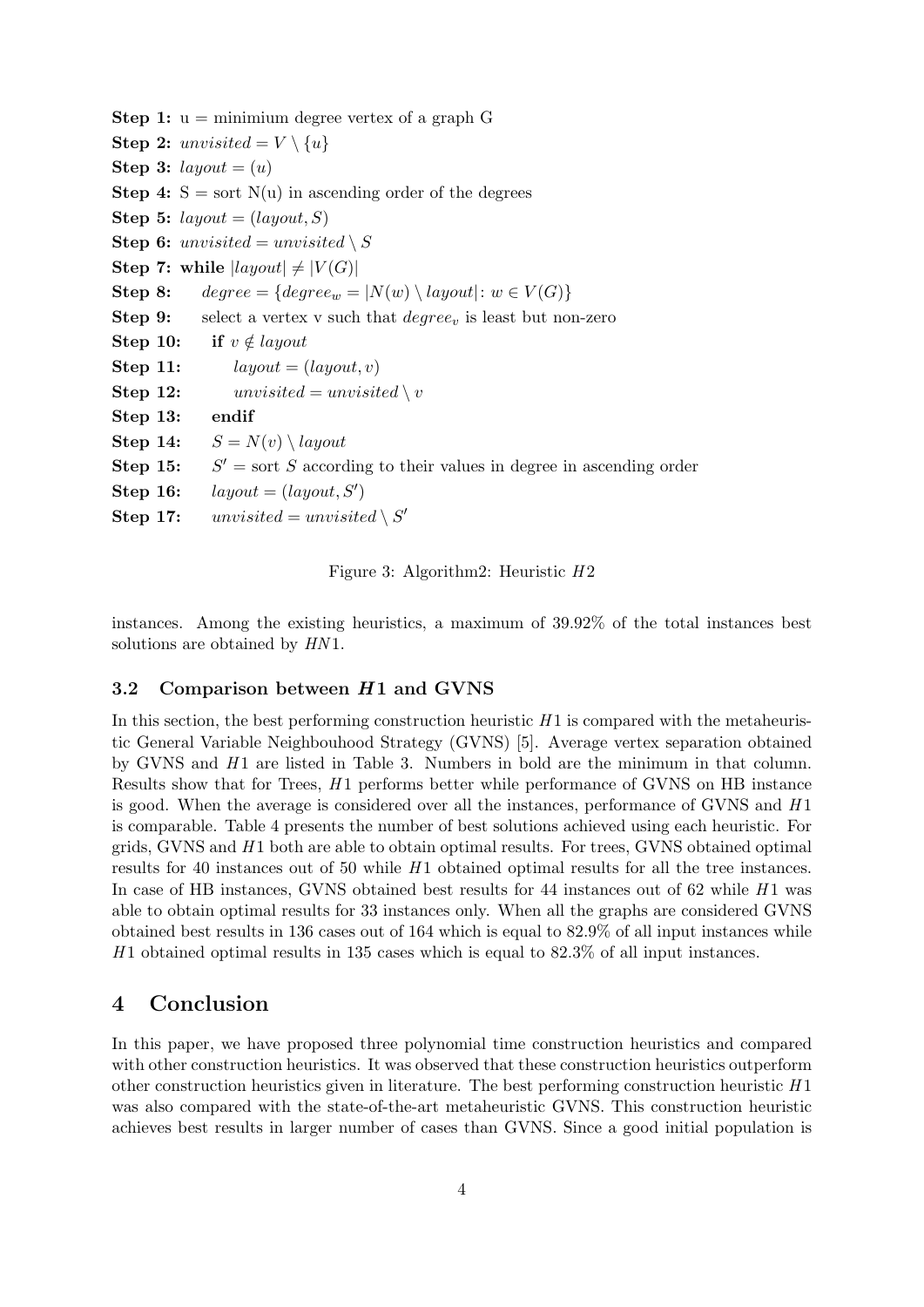| Heuristics     | $\smash{\smash{\cup}}$<br>Grid(52) | л.<br>Small(84) | Tree(50) | HB(62) | Average |
|----------------|------------------------------------|-----------------|----------|--------|---------|
| Random         | 553.08                             | 9.26            | 43.6     | 229.03 | 185.15  |
| C1             | 29.5                               | 6.18            | 4.66     | 40.1   | 19.24   |
| C <sub>2</sub> | 28.5                               | 5.01            | 11.08    | 34.7   | 18.58   |
| HA1            | 38.19                              | 4.32            | 5.24     | 53.65  | 23.94   |
| HA2            | 684.35                             | 12.21           | 61.7     | 294.58 | 233.71  |
| HA3            | 38.5                               | 4.26            | 5.22     | 53.08  | 23.84   |
| HA4            | 688                                | 11.68           | 61.68    | 294.15 | 234.19  |
| HN1            | 28.5                               | 4.05            | 7.66     | 49.23  | 21.2    |
| HN2            | 687.94                             | 6.76            | 12.86    | 235.45 | 207.99  |
| HN3            | 30.44                              | 4.14            | 7.52     | 51.27  | 22.12   |
| HN4            | 697.96                             | 6.51            | 13.36    | 233.52 | 209.63  |
| H1             | 28.5                               | 3.29            | 4.1      | 30.53  | 15.6    |
| H 2            | 28.52                              | 4.02            | 15.74    | 35.48  | 19.45   |
| H3             | 28.5                               | 4.28            | 11.52    | 37.05  | 19.07   |

Table 1: Average vertex separation for different construction heuristics

Table 2: Number of best solutions achieved for different construction heuristics

| <b>Heuristics</b> | Grid(52) | Small(84) | Tree(50) | HB(62) | Sum            |
|-------------------|----------|-----------|----------|--------|----------------|
| Random            |          |           |          |        |                |
| C1                |          |           | 12       |        | 14             |
| C <sub>2</sub>    | 52       |           | 6        |        | 73             |
| HA1               |          | 20        |          | 4      | 27             |
| HA2               |          |           |          |        |                |
| HA3               |          | 23        | 4        | 4      | 33             |
| HA4               |          |           |          |        |                |
| HN1               | 52       | 29        | 12       | 6      | 99             |
| HN2               |          |           |          |        | 3              |
| HN3               |          | 27        | 14       | 3      | 45             |
| HN4               |          |           |          |        | $\overline{2}$ |
| H1                | 52       | 80        | 50       | 38     | 220            |
| H <sub>2</sub>    | 51       | 31        | 3        | 23     | 108            |
| H3                | 52       | 25        |          | 14     | 92             |

Table 3: Average vertex separation for GVNS  $[5]$  and  $H1$ 

| Heuristics $Grid(52) Tree(50) HB(62) Average$ |      |     |       |       |
|-----------------------------------------------|------|-----|-------|-------|
| GVNS                                          | 28.5 | 4.3 | 24.6  | 19.85 |
|                                               | 28.5 | 4.1 | 30.53 | 21.83 |

Table 4: Number of best solutions achieved using GVNS and  $H1$ 

| Heuristics $Grid(52)$ Tree $(50)$ HB $(62)$ Sum |     |    |     |     |
|-------------------------------------------------|-----|----|-----|-----|
| <b>GVNS</b>                                     | 52. | 40 | 44  | 136 |
|                                                 | 52. | 50 | -33 | 135 |